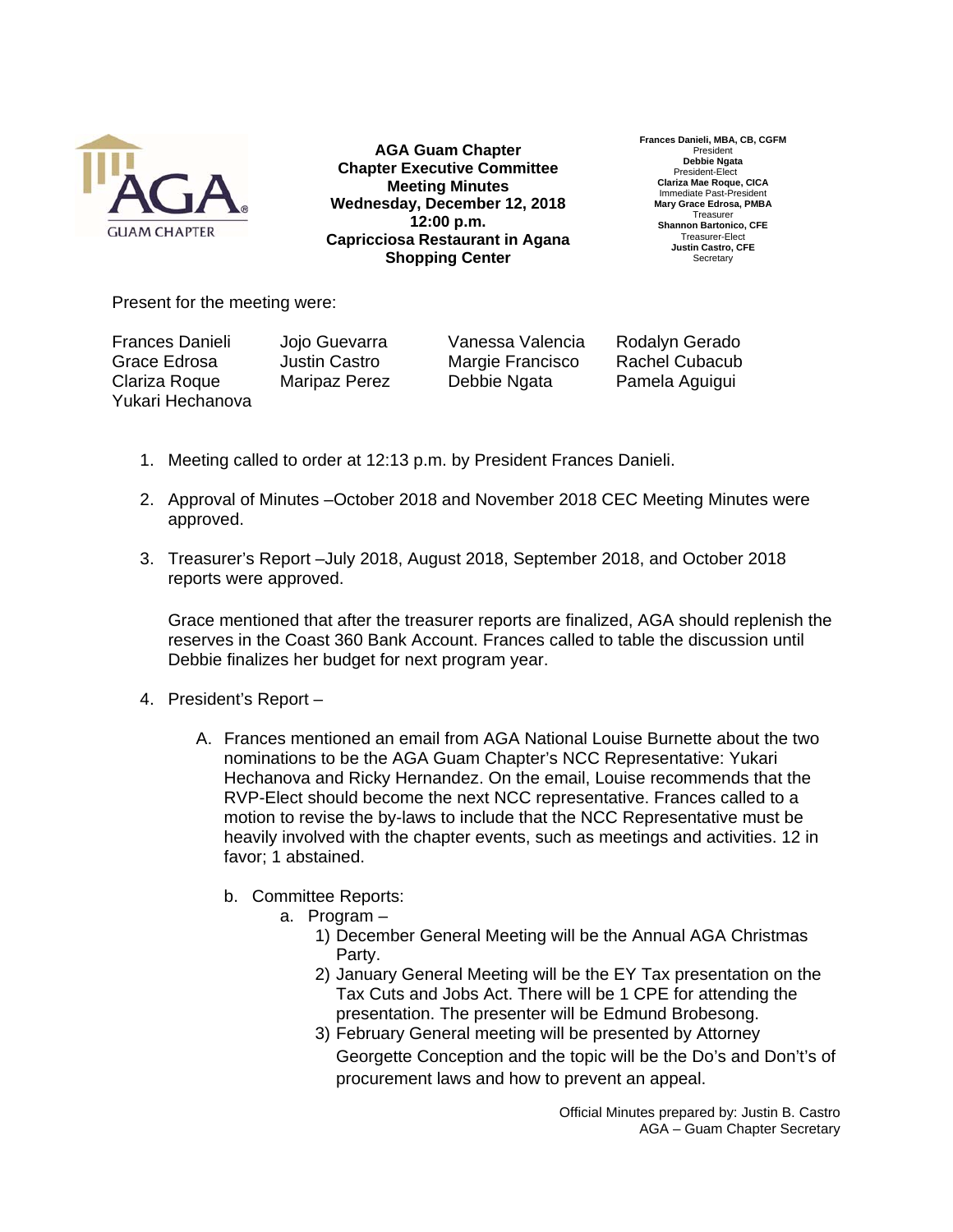- 4) March General Membership will be the CGFM Month and will cover either Leadership or Ethics. Frances and Paz will work together to present on the topics.
- 5) April General Membership meeting will be on Guam's current economic outlook. Frances will contact the Guam Women's Chamber of Commerce Siska.
- b. Education
	- 1. Rodalyn is working on reconciling the records for GPDC and will present the report in the upcoming meeting and will prepare a Lessons Learned and will present the report to the upcoming GPDC committee meeting.
	- 2. Rodalyn is currently in contact with a representative from OMB to hold a training.
	- 3. Rodalyn mentioned that the CPEs for the GPDC will be distributed once payment is made to AGA. Once payment is made, Rodalyn will email the company POC to distribute the CPE certificates to the designated employee. She is also working on the CPEs from June and will update us as soon as possible.
- c. CGFM Paz recommends that AGA updates the website to include the newly passed SOP for CGFM. She also mentioned that AGA is getting requests for more CGFM study guides and study materials and will email the mentorship program to the interested members.
- d. Membership– Debbie is currently working on the membership surveys and will update the CEC as soon as possible. Debbie also mentioned that she will update the newsletters with more information.
- e. Young Professionals As per Rachel, she is currently working with JAS to set up the AGA Christmas games for the next AGA general meeting.
- f. Accountability As per Frances, Bobby is currently working on the CCR competition for this program year.
- i. Community Service –Vanessa mentioned that the Christmas Bell Ringing will be held in front of the GPO Ross Entrance and that it is highly recommended that the volunteers dress festive. Salvation Army will provide the candy canes, 8 aprons, and 4 bells.
- g. Newsletter and Website As per Clariza, she will be caught up with everything before year-end and is currently transferring the information from the old website to the new website.